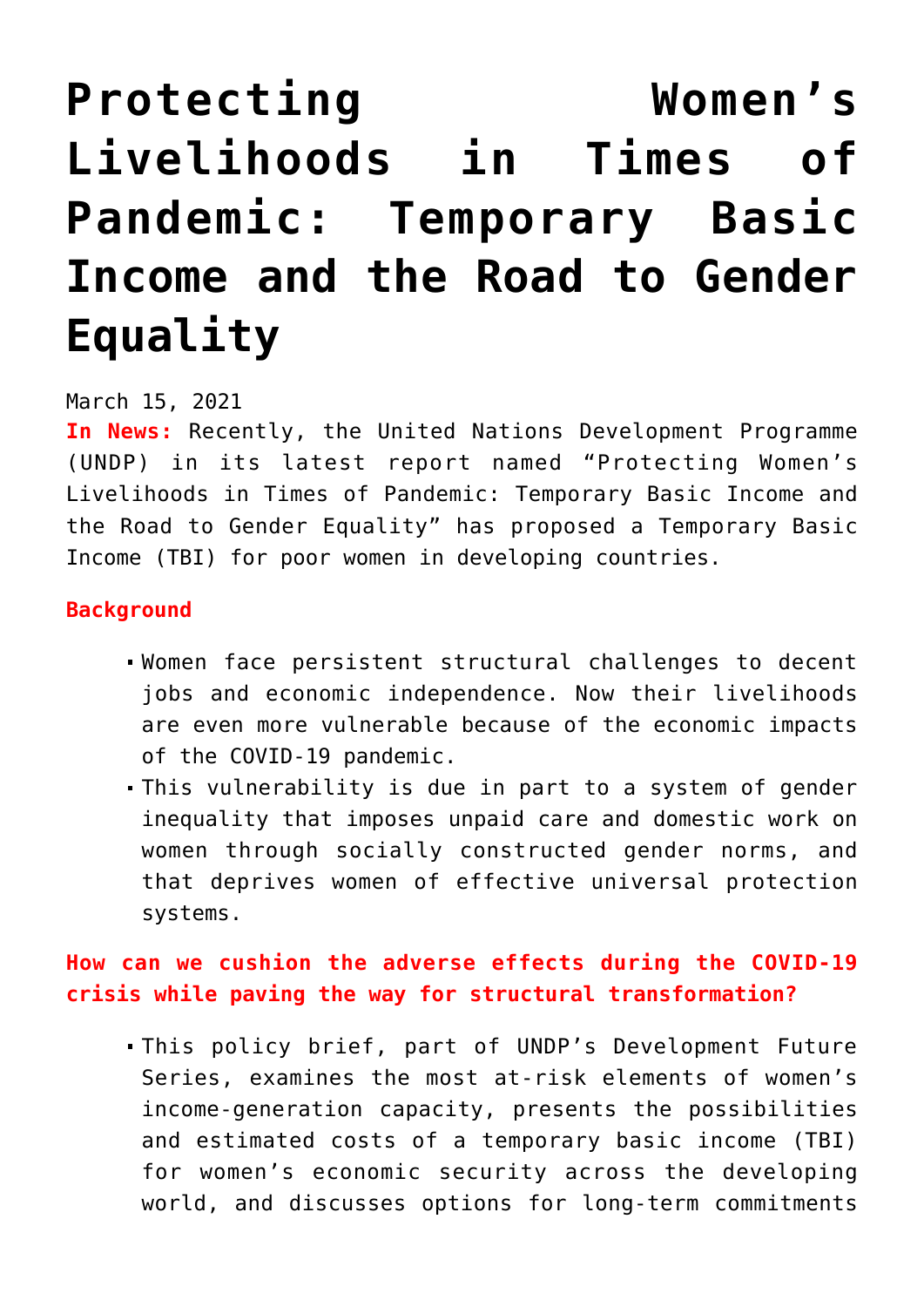of economic protection and gender equality.

## **Important Points**

- On an average, women spend 2.4 more hours per day than men on unpaid care and domestic work.Among people who participate in the paid economy, women spend an average of four hours more per day than men on paid and unpaid work combined.
- Beyond complex gendered norms, some of the economic vulnerability imposed on women also comes from policy and political decisions that have persistently deprived them of compensation in the form of equal pay, paid maternity leave, universal health, unemployment and care benefits.
- Only one in ten countries and territories, however, have policies addressing women's economic security needs, according to the Covid-19 Global Gender Response Tracker.Covid-19 Global Gender Response Tracker is an initiative of UNDP and UN Women which shows that social protection and jobs response to the pandemic has largely overlooked women's needs.

# **Major Proposals**

### **Reform Labour Market**

- Response include anti-discrimination laws and affirmative action initiatives.
	- Horizontal segregation can be broadly defined as the concentration of men and women in different kinds of jobs.
	- Vertical segregation denotes the situation whereby opportunities for career progression for a particular gender within a company or sector are limited.

#### **Temporary Basic Income**